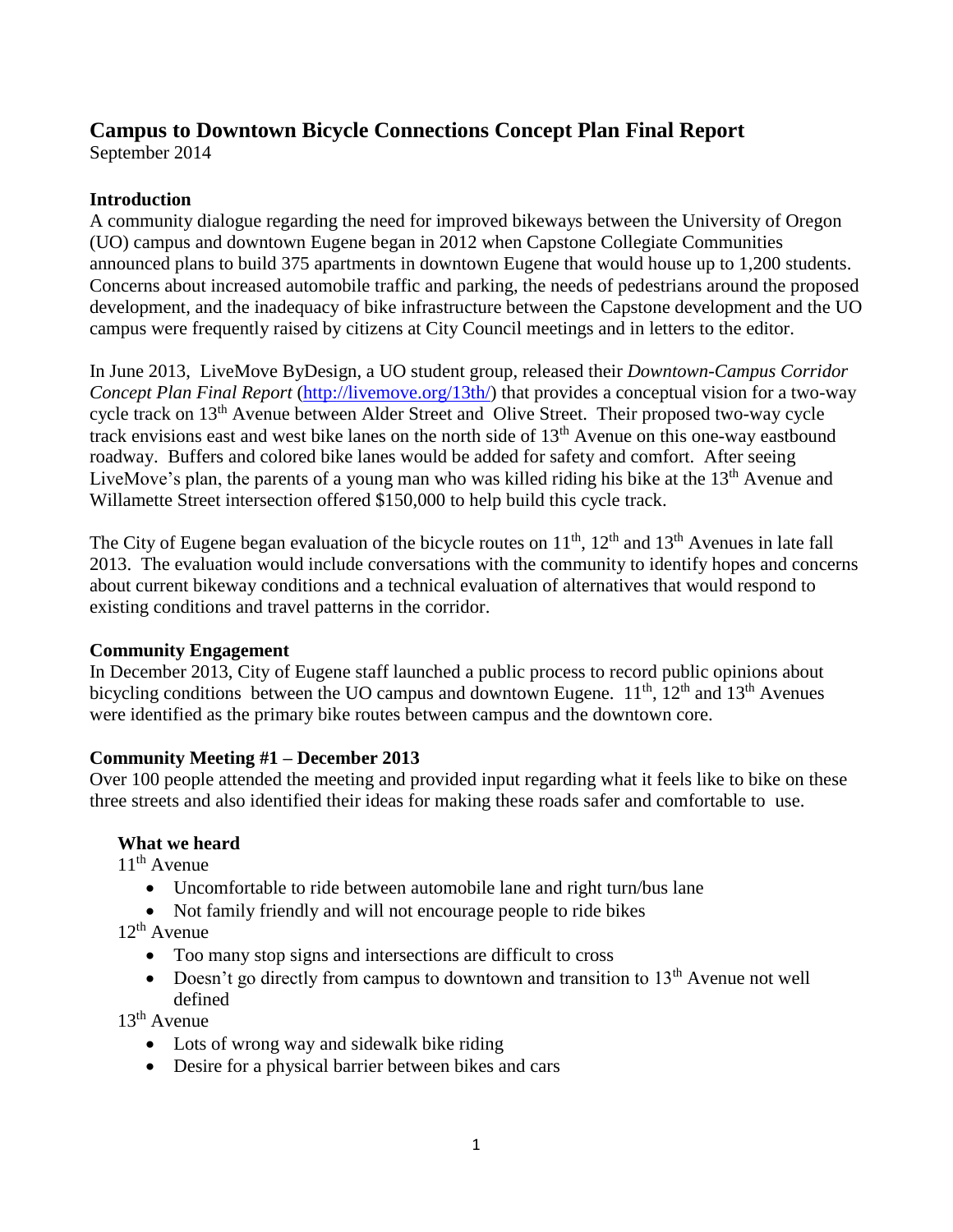#### **Community Meeting #2 – April 2014**

Over 100 people attended the meeting, about half also attended the first meeting. The participants ranked several objectives in priority order.

- 1. SAFETY: I want the safest experience possible
- 2. EFFICIENCY: I want to travel directly to my destination without taking multiple routes
- 3. DURATION: I want to reach my destination as quickly as possible
- 4. DESTINATION: When I leave campus I want to travel directly downtown
- 5. PROTECTION/SEPARATION: I want to be separated from traffic (buffer bike lanes were seen as comparable to barriers)
- 6. DIVERSION: I am willing to divert my travel path if it leads to a more comfortable experience
- 7. SOCIAL RIDING: I want to ride side-by-side with friends

#### **Community Meeting #3 – June 2014**

Approximately 40 people attended the final presentation to comment on the staff recommendation for improvements to  $12<sup>th</sup>$  and  $13<sup>th</sup>$  Avenue.

- Short-Term (summer 2014):
	- o Improved wayfinding signs to help people transition between  $12<sup>th</sup>$  and  $13<sup>th</sup>$  Avenues



Medium-Term (1-2 years):

 $\circ$  Implement Bike Boulevard improvements on 12<sup>th</sup> Avenue from Hilyard Street to Oak Street

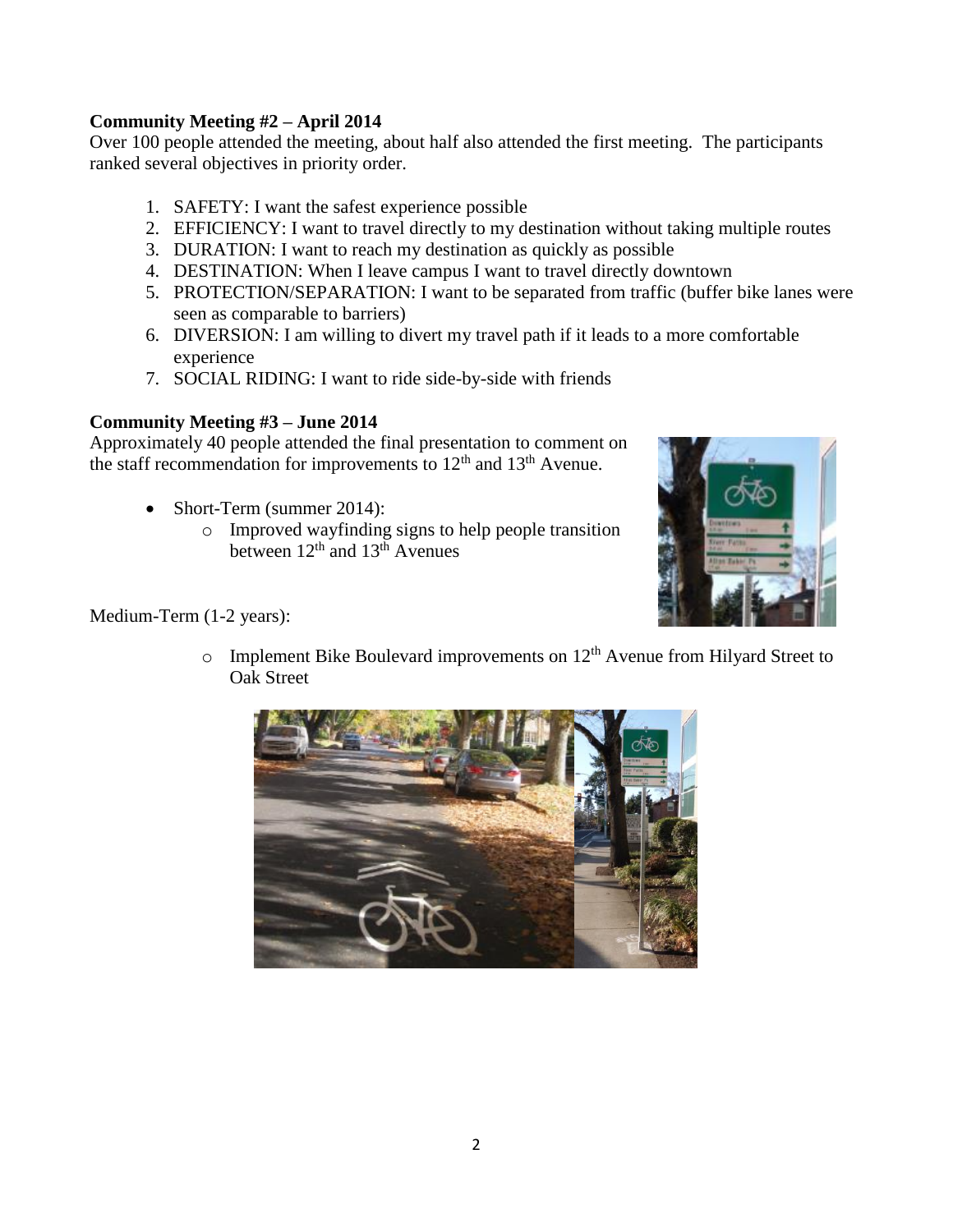$\circ$  Reconstruct and enhance 12<sup>th</sup> Avenue access way between Oak Street and Willamette Street



Medium to Long-Term (2-3 years or more):

 $\circ$  Implement Two-Way Cycle Track on 13<sup>th</sup> Avenue from Alder Street to Olive Street



*Alder Street Cycle Track in Eugene, Oregon*

 $13<sup>th</sup>$  Avenue cycle track design will be similar to this design

## **Technical Evaluation**

City of Eugene staff hired a traffic engineering consultant to model the  $13<sup>th</sup>$  Avenue cycle track with dedicated bicycle phases at Willamette Street, Oak Street, High Street, and Hilyard Street. Bike signals with a dedicated phase will eliminate conflicts with left turning motor vehicles. This new signal phase and the removal of some motor vehicle lanes will result in increased delay for motor vehicles but the City's mobility standards will still be met. The greatest delay will be at Willamette Street.

People who bike eastbound at 10 mph will likely experience similar travel time to the current roadway design, around 6 minutes. Faster bike riders will experience more delay compared to today. Westbound is also expected to take about six minutes by bike.

In addition to the traffic analysis, bike counters were placed in the street and on the sidewalk on  $13<sup>th</sup>$ Avenue between Patterson and Hilyard. Results showed that approximately 27% of the people biking on  $13<sup>th</sup>$  Avenue rode on the sidewalk with 89% of those riding in the opposite direction of traffic.